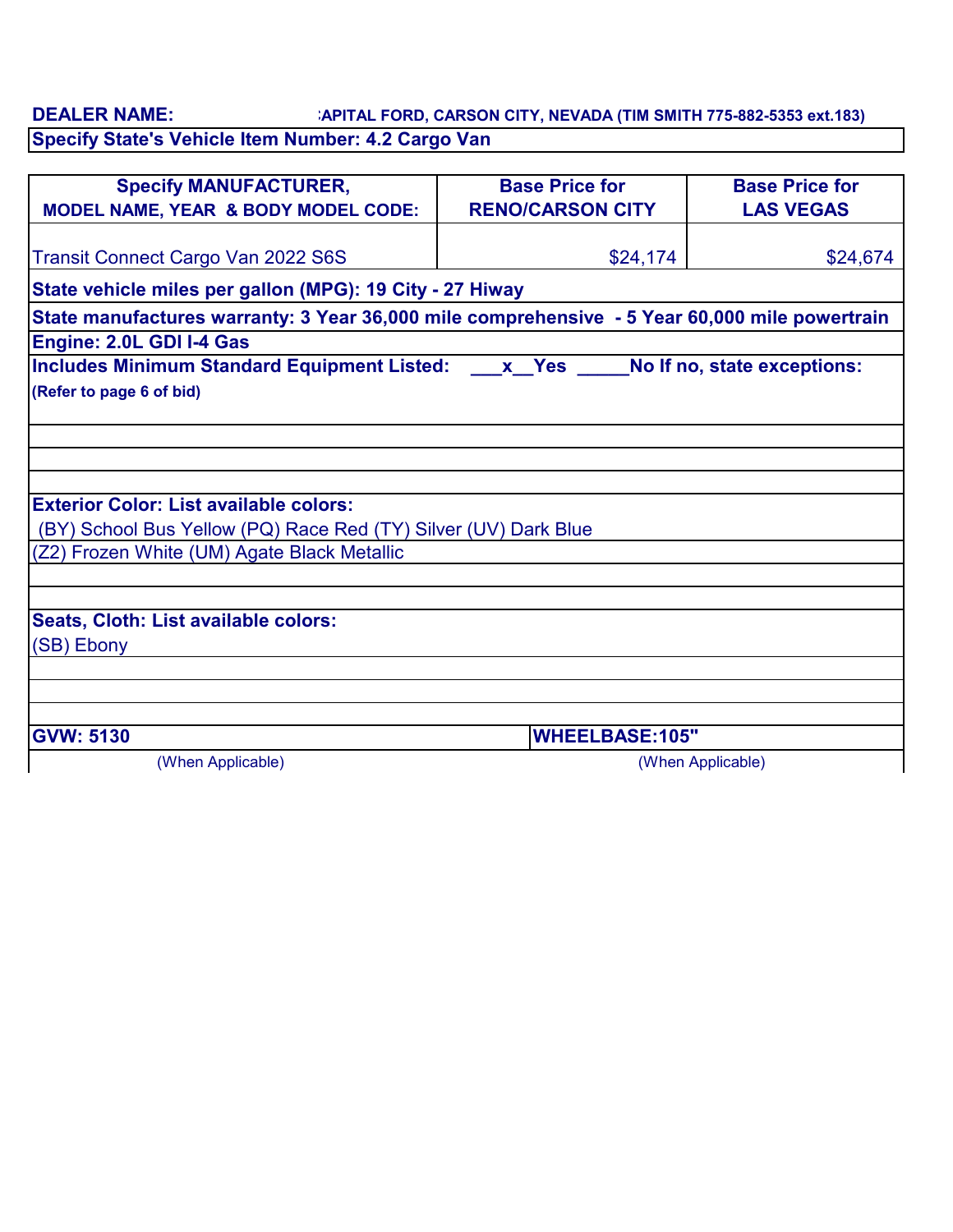## **OPTION PACKAGE PAGE ~ FLEET**

(Use separate page for each package)

**DEALER NAME:** 

**CAPITAL FORD, CARSON CITY, NEVADA (TIM SMITH 775-882-5353 ext.211)**

**XLT=\$1895 Specify State's Vehicle Item Number: 4.2 Cargo Van**